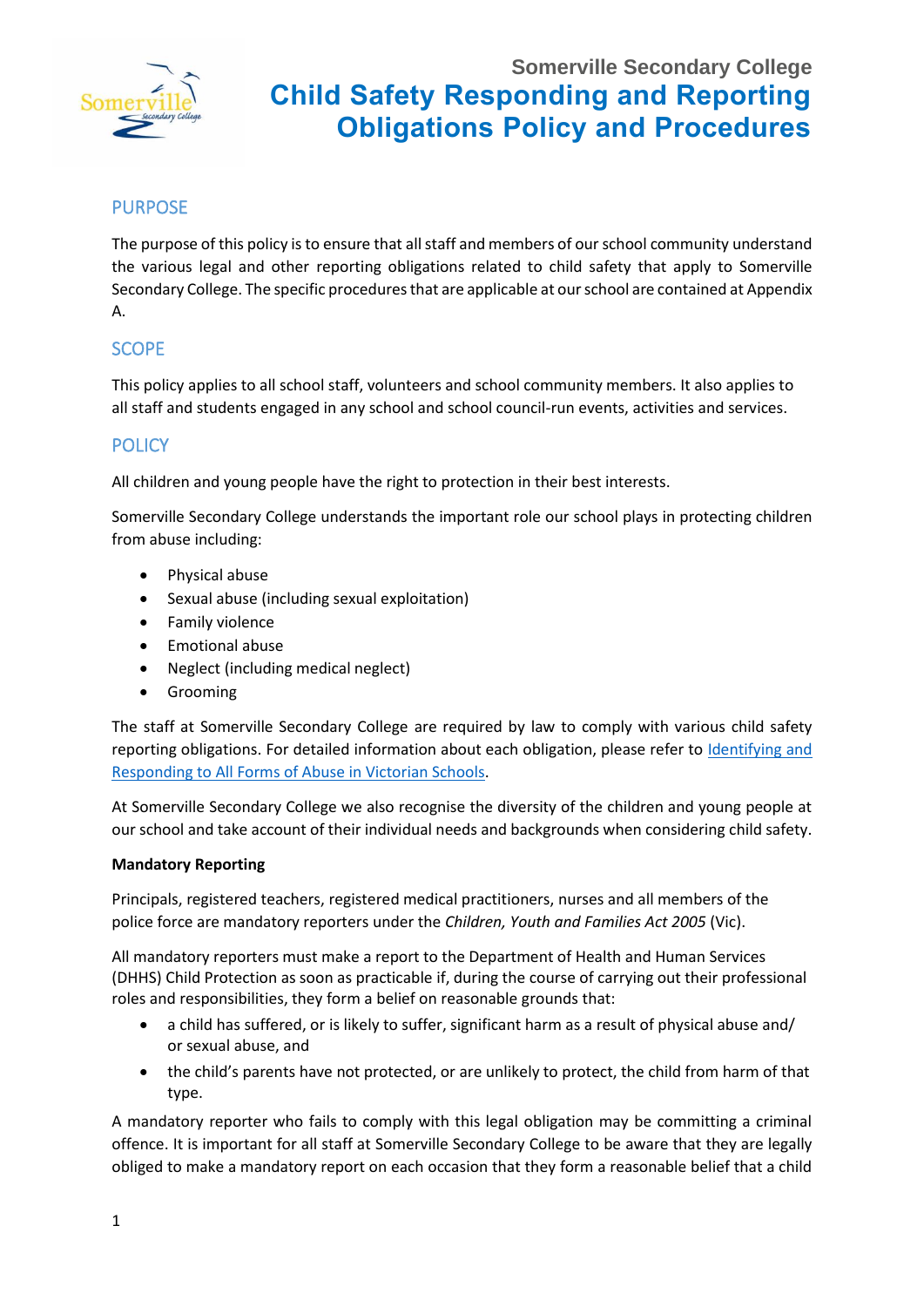

is in need of protection and they must make a mandatory report even if the principal does not share their belief that a report is necessary.

At our school, all mandated school staff must undertake the *Mandatory Reporting and Other Obligations eLearning Module* annually. We also require/encourage all other staff to undertake this module, even where they are not mandatory reporters.

For more information about Mandatory Reporting see the Department's *School Policy and Advisory Guide*: Child Protection – [Reporting Obligations.](http://www.education.vic.gov.au/school/principals/spag/safety/Pages/childprotectobligation.aspx)

### Child in need of protection

Any person can make a report to DHHS Child Protection (131 278 – 24 hour service) if they believe on reasonable grounds that a child is in need of protection.

The policy of the Department of Education and Training (DET) requires **all staff** who form a reasonable belief that a child is in need of protection to report their concerns to DHHS or Victoria Police, and discuss their concerns with the school leadership team.

For more information about making a report to DHHS Child Protection, see the Department's *School Policy and Advisory Guide*: [Child Protection](http://www.education.vic.gov.au/school/principals/spag/safety/Pages/childprotectreporting.aspx) – Making a Report and [Four Critical Actions for Schools:](https://www.education.vic.gov.au/Documents/about/programs/health/protect/FourCriticalActions_ChildAbuse.pdf)  [Responding to Incidents, Disclosures and Suspicions of Child Abuse.](https://www.education.vic.gov.au/Documents/about/programs/health/protect/FourCriticalActions_ChildAbuse.pdf)

At Somerville Secondary College we also encourage all staff to make a referral to Child FIRST when they have significant concern for a child's wellbeing. For more information about making a referral to Child FIRST see the School Policy and Advisory Guide: Child Protection – [Reporting Obligations.](https://www.education.vic.gov.au/school/principals/spag/safety/Pages/childprotectobligation.aspx)

### Reportable Conduct

Our school must notify the Department's Employee Conduct Branch (9637 2594) if we become aware of an allegation of 'reportable conduct'.

There is an allegation of reportable conduct where a person has formed a reasonable belief that there has been:

- a sexual offence (even prior to criminal proceedings commencing), sexual misconduct or physical violence committed against, with or in the presence of a child;
- behaviour causing significant emotional or physical harm to a child;
- significant neglect of a child; or
- misconduct involving any of the above.

The Department, through the Employee Conduct Branch, has a legal obligation to inform the Commission for Children and Young People when an allegation of reportable conduct is made.

Our principal must notify the Department's Employee Conduct Branch of any reportable conduct allegations involving current or former teachers, contractors, volunteers (including parents), allied health staff and school council employees.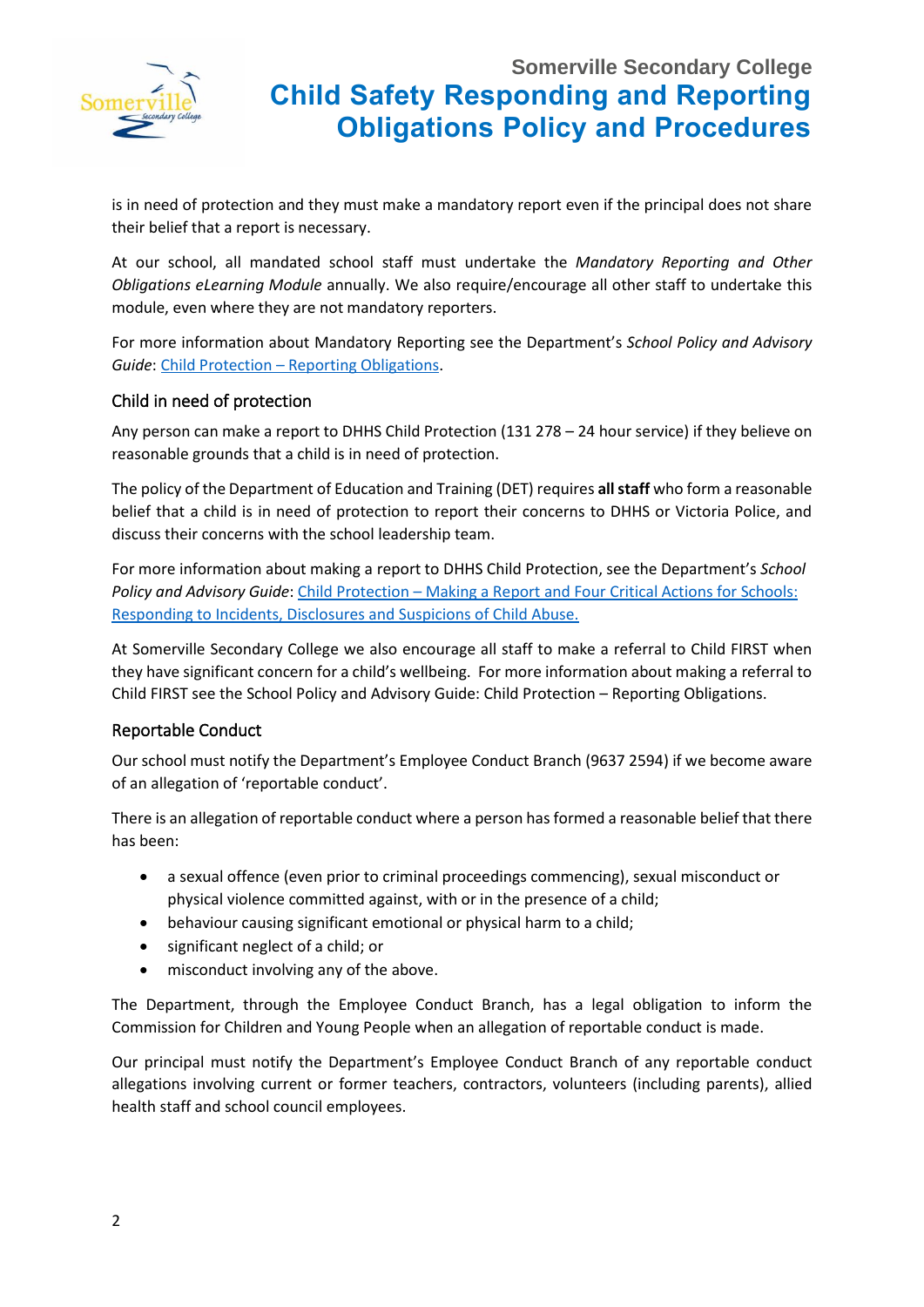

If school staff become aware of reportable conduct by any person in the above positions, they should notify the school principal immediately. If the allegation relates to the principal, they should notify the Regional Director.

For more information about Reportable Conduct see the Department's *School Policy and Advisory Guide*[: Reportable Conduct Scheme.](http://www.education.vic.gov.au/school/principals/spag/safety/Pages/reportableconductscheme.aspx)

### Failure to disclose offence

Reporting child sexual abuse is a community-wide responsibility. All adults (ie persons aged 18 years and over), not just professionals who work with children, have a legal obligation to report to Victoria Police, as soon as practicable, where they form a 'reasonable belief' that a sexual offence has been committed by an adult against a child under the age of 16 by another person aged 18 years or over.

Failure to disclose information to Victoria Police (by calling 000 or local police station) as soon as practicable may amount to a criminal offence unless a person has a 'reasonable excuse' or exemption from doing so.

"Reasonable belief" is not the same as having proof. A 'reasonable belief' is formed if a reasonable person in the same position would have formed the belief on the same grounds.

For example, a 'reasonable belief' might be formed when:

- a child states that they have been sexually abused
- a child states that they know someone who has been sexually abused (sometimes the child may be talking about themselves)
- someone who knows a child states that the child has been sexually abused
- professional observations of the child's behaviour or development leads a mandated professional to form a belief that the child has been sexually abused
- signs of sexual abuse leads to a belief that the child has been sexually abused.

"Reasonable excuse" is defined by law and includes:

- fear for the safety of any person including yourself or the potential victim (but not including the alleged perpetrator or an organisation)
- where the information has already been disclosed, for example, through a mandatory report to DHHS Child Protection.

For more information about this reporting obligation, see the Department's *School Policy and Advisory Guide*[: Failure to disclose offence.](http://www.education.vic.gov.au/school/principals/spag/safety/Pages/childprotectobligation.aspx)

### Failure to protect offence

This reporting obligation applies to school staff in a position of authority. This can include principals, assistant principals and campus principals. Any staff member in a position of authority who becomes aware that an adult associated with their school (such as an employee, contractor, volunteer or visitor) poses a risk of sexual abuse to a child under the age of 16 under their care, authority or supervision, must take all reasonable steps to remove or reduce that risk.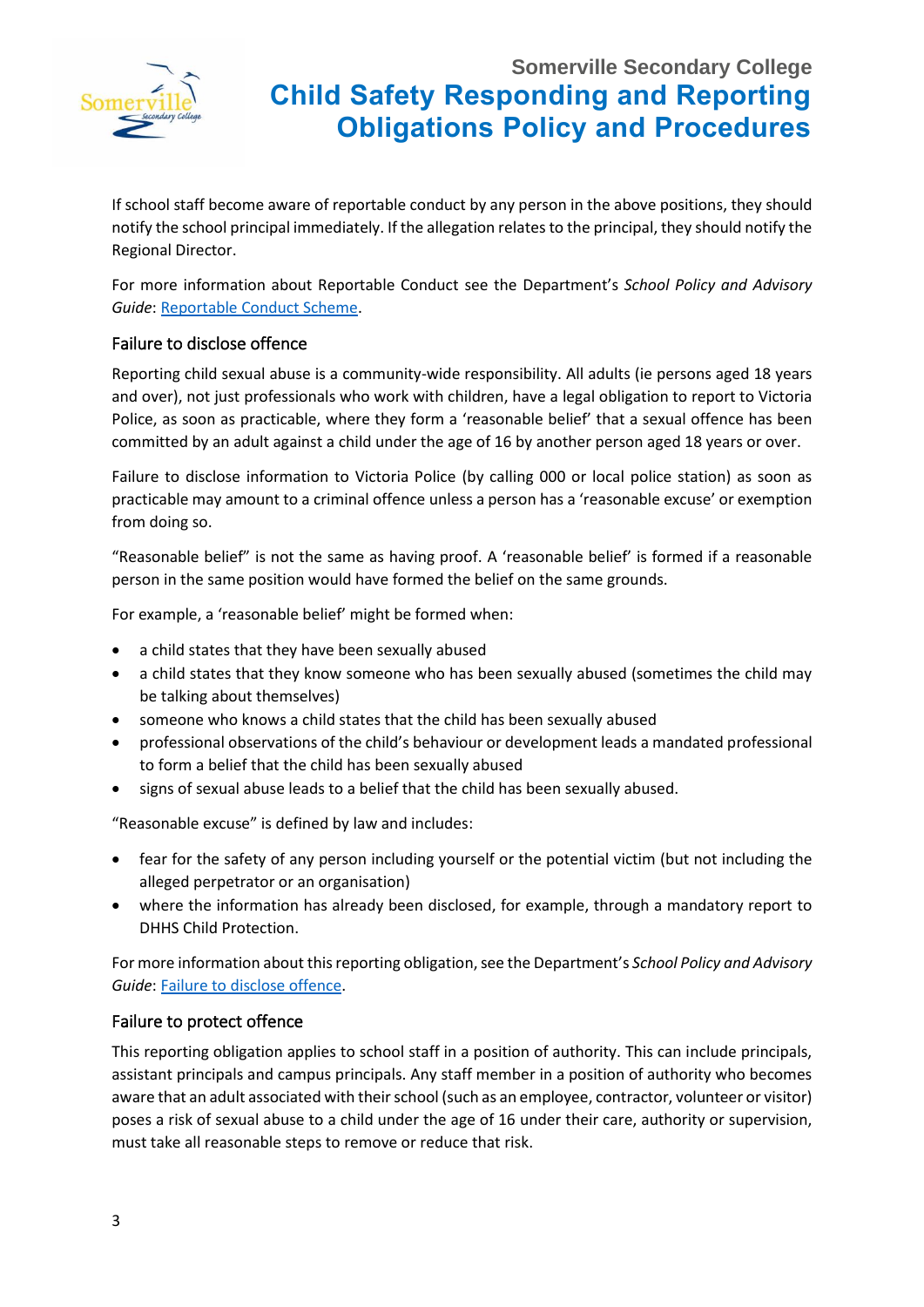

This may include removing the adult (ie persons aged 18 years and over) from working with children pending an investigation and reporting your concerns to Victoria Police.

If a school staff member in a position of authority fails to take reasonable steps in these circumstances, this may amount to a criminal offence.

For more information about this reporting obligation, see the Department's *School Policy and Advisory Guide*: [Failure to protect offence.](http://www.education.vic.gov.au/school/principals/spag/safety/Pages/childprotectobligation.aspx)

### **Grooming**

Grooming is a criminal offence under the *Crimes Act 1958* (Vic). This offence targets predatory conduct undertaken by an adult to prepare a child, under the age of 16, to engage in sexual activity at a later time. Grooming can include communicating and/or attempting to befriend or establish a relationship or other emotional connection with the child or their parent/carer.

For more information about this offence and reporting obligations see: Child Exploitation and [Grooming.](https://www.education.vic.gov.au/school/teachers/health/childprotection/Pages/expolitationgrooming.aspx)

## REVIEW CYCLE

This policy was last updated in February 2021 and is scheduled for review in February 2025.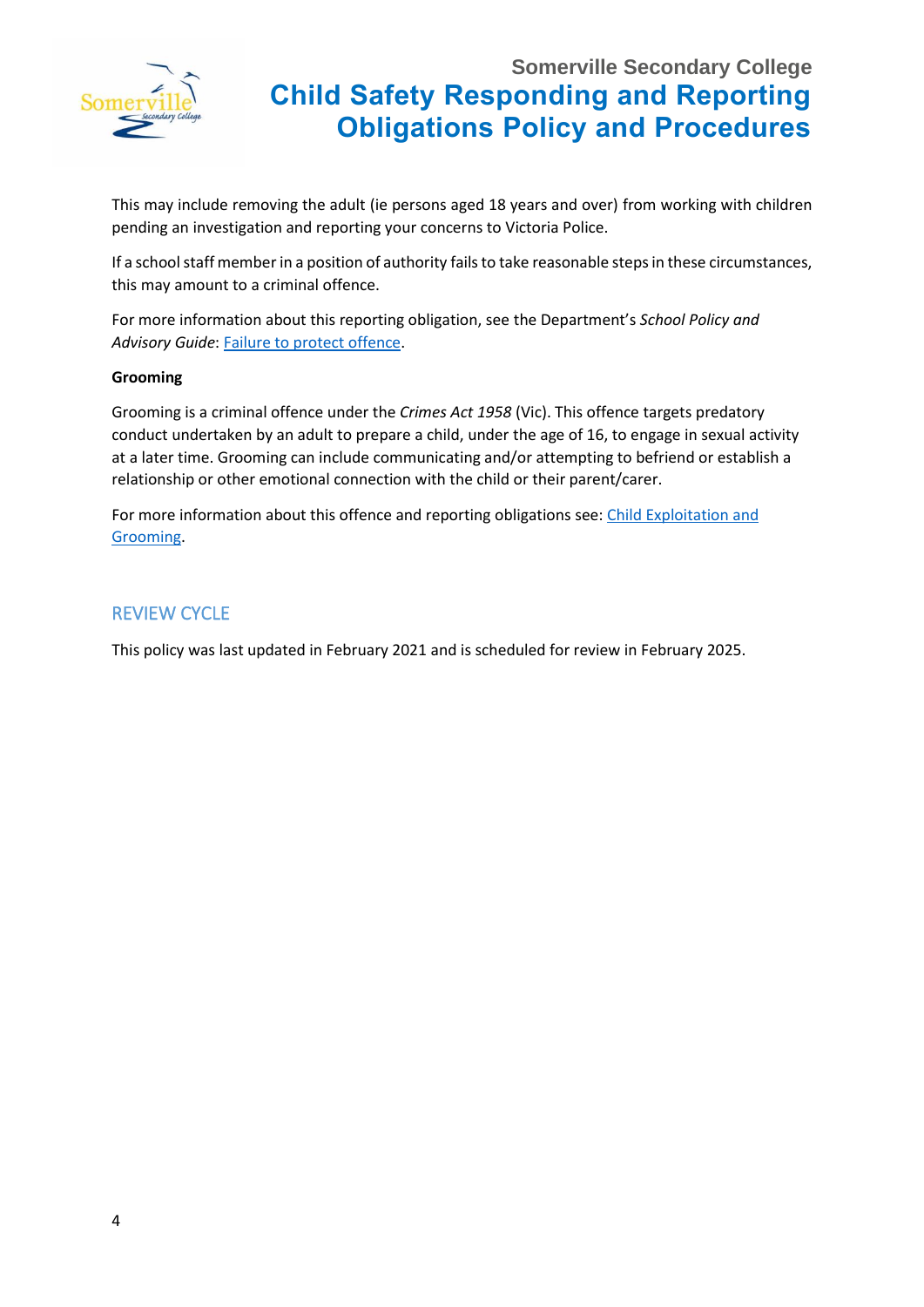

## APPENDIX A

## CHILD SAFETY RESPONDING AND REPORTING PROCEDURES AT SOMERVILLE SECONDARY COLLEGE

### **For students**

- All students should feel safe to speak to any staff member to raise any concerns about their safety or any other concerns that they have.
- If a student does not know who to approach at Somerville Secondary College they should start with their form teacher as the appropriate first port of call for a student in doubt.

### **Managing disclosures made by students**

### *When managing a disclosure you should:*

- listen to the student and allow them to speak
- stay calm and use a neutral tone with no urgency and where possible use the child's language and vocabulary (you do not want to frighten the child or interrupt the child)
- be gentle, patient and non-judgmental throughout
- highlight to the student it was important for them to tell you about what has happened
- assure them that they are not to blame for what has occurred
- do not ask leading questions, for example gently ask, "What happened next?" rather than "Why?"
- be patient and allow the child to talk at their own pace and in their own words
- do not pressure the child into telling you more than they want to, they will be asked a lot of questions by other professionals and it is important not to force them to retell what has occurred multiple times
- reassure the child that you believe them and that disclosing the matter was important for them to do
- use verbal facilitators such as, "I see", restate the child's previous statement, and use nonsuggestive words of encouragement, designed to keep the child talking in an open-ended way ("what happened next?")
- tell the child in age appropriate language you are required to report to the relevant authority to help stop the abuse, and explain the role of these authorities if appropriate (for a young child this may be as simple as saying "I will need to talk to people to work out what to do next to help you").

### *When managing a disclosure you should AVOID:*

- displaying expressions of panic or shock
- asking questions that are investigative and potentially invasive (this may make the child feel uncomfortable and may cause the child to withdraw)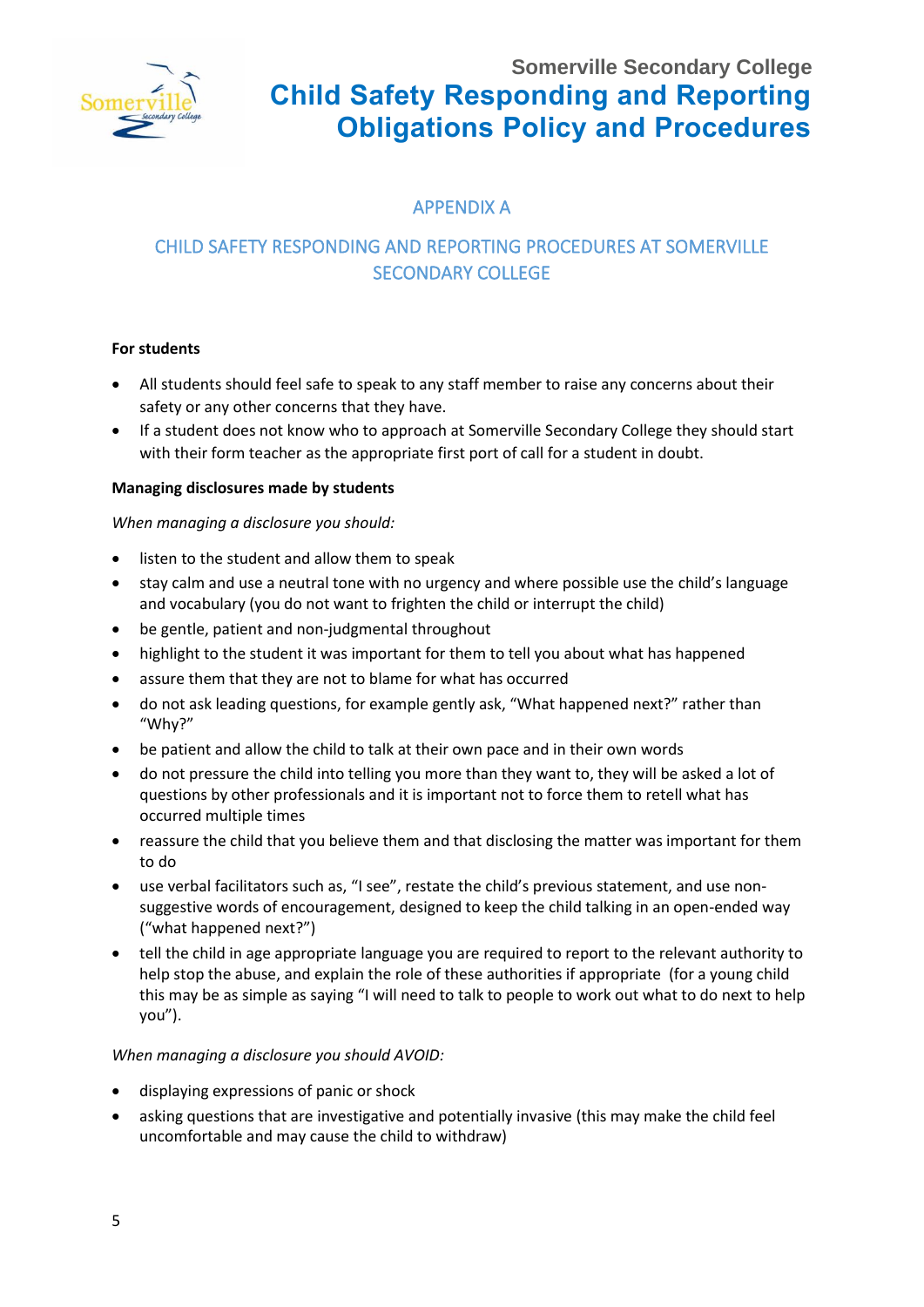

- going over the information repeatedly (you are only gathering information to help you form a belief on reasonable grounds that you need to make a report to the relevant authority)
- making any comments that would lead the student to believe that what has happened is their fault
- making promises to the child about what will occur next or that things will be different given the process can be unpredictable and different for each child depending on their circumstances (instead reassure them that you and others will do your best to help).

### **General procedures**

Our school will follow the *[Four Critical Actions for Schools: Responding to Incidents, Disclosures and](https://www.education.vic.gov.au/Documents/about/programs/health/protect/FourCriticalActions_ChildAbuse.pdf)  [Suspicions of Child Abuse](https://www.education.vic.gov.au/Documents/about/programs/health/protect/FourCriticalActions_ChildAbuse.pdf)* (Four Critical Actions) when responding to incidents, disclosures and suspicions of child abuse.

All staff at our school who believe that a child is in need of protection, even if it doesn't meet the threshold required for mandatory reporting or the staff member is not a mandatory reporter, should in the first instance, speak to Deborah Fleming, the Student Wellbeing Officer or should make the required reports to DHHS Child Protection and/or Victoria Police as necessary.

At our school Assistant Principal will be responsible for monitoring overall school compliance with this procedure.

Nothing in this procedure prevents a staff member or any other person from reporting to the relevant authorities if they form a reasonable belief that a child is at risk of abuse.

### **Reporting suspicions, disclosures or incidents of child abuse**

### *Responsibilities of all school staff*

If a school staff member reasonably suspects or witnesses an incident of child abuse or receives a disclosure of child abuse, they must:

- If a child is at immediate risk of harm, separate alleged victims and others involved, administer first aid and call 000.
- Speak to the principal/a member of the leadership team/wellbeing team as soon as possible, who will follow th[e Four Critical Actions.](https://www.education.vic.gov.au/Documents/about/programs/health/protect/FourCriticalActions_ChildAbuse.pdf)
- Make detailed notes of the incident or disclosure: using the [Responding to Suspected Child](https://www.education.vic.gov.au/Documents/about/programs/health/protect/PROTECT_Schoolstemplate.pdf)  [Abuse: Template\]](https://www.education.vic.gov.au/Documents/about/programs/health/protect/PROTECT_Schoolstemplate.pdf) and ensure that those notes are kept and stored securely in e.g. locked office filing cabinet].

If the staff member is a mandatory reporter and reasonably believes that a student has suffered physical and/or sexual abuse from which the child's parents have not protected the child, they must ensure that a report to DHHS Child Protection or Victoria Police has been made by the staff member in the presence of the Assistant Principal or Principal or delegated nominee. If the report has not been made by another staff member, the mandatory reporter must make the report.

•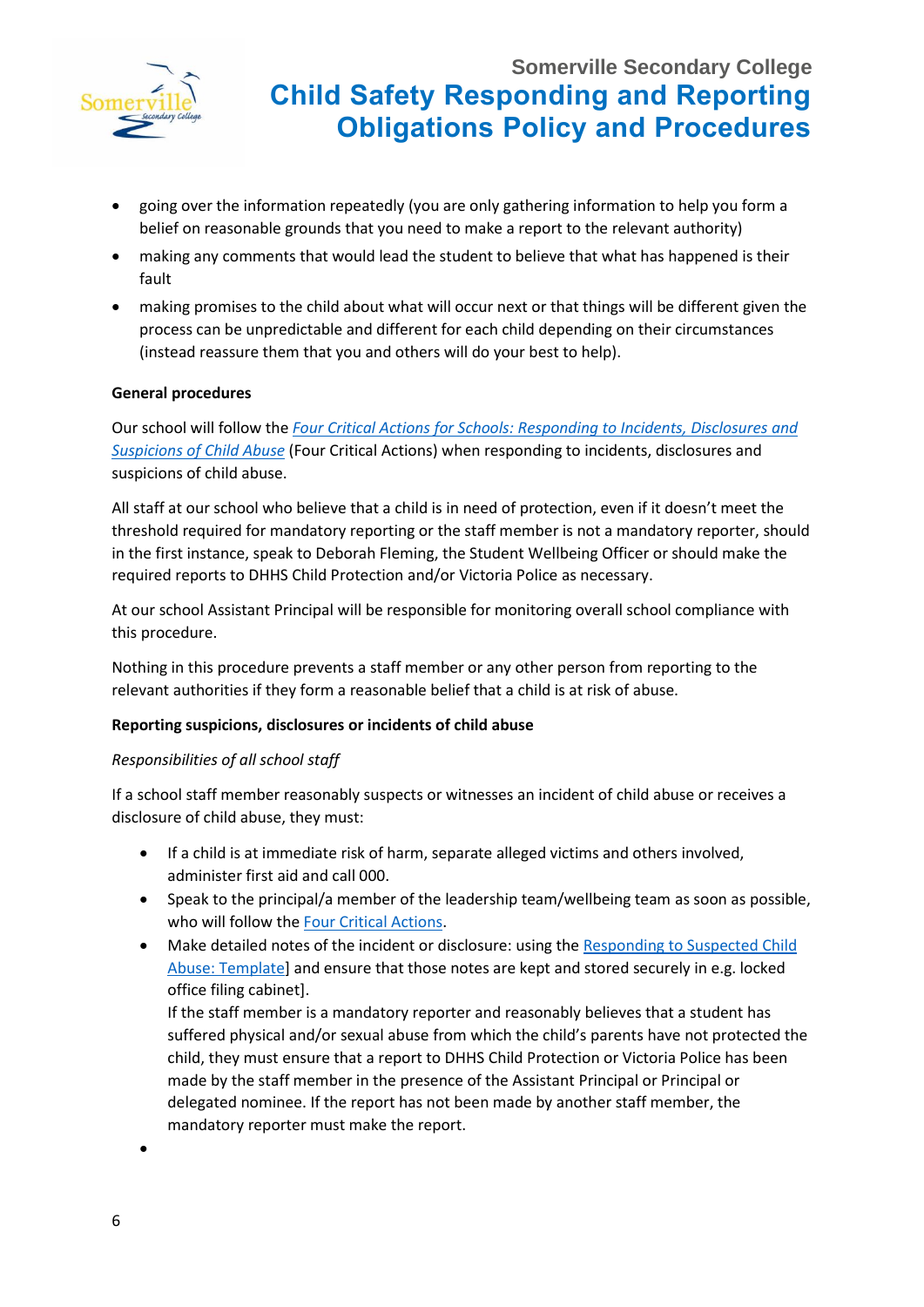

If the staff member has formed a 'reasonable belief' that a sexual offence has been committed by an adult against a child, they must ensure that a report to Victoria Police has been made by the staff member in the presence of the Assistant Principal or Principal or nominated delegate. If the report has not been made by another staff member, the staff member must make the report.

In circumstances where a member of the leadership team disagrees that a report needs to be made, but the staff member has formed a 'reasonable belief' that the child is in need of protection and/or has been the victim of sexual abuse, the staff member must still contact DHHS Child Protection and/or Victoria Police to make the report.

The Principal or Assistant principal is responsible for promptly managing the school's response to an incident, suspicion or disclosure of child abuse, and ensuring that the incident, suspicion or disclosure is taken seriously. The Principal or Assistant principal is also responsible for responding appropriately to a child who makes or is affected by an allegation of child abuse.

If the Principal or Assistant principal receives a report from a school staff member or member of the school community of a suspicion, disclosure or incident of child abuse, they must:

- Follow th[e Four Critical Actions](https://www.education.vic.gov.au/Documents/about/programs/health/protect/FourCriticalActions_ChildAbuse.pdf) as soon as possible, including:
	- o Responding to an emergency
	- o Reporting to authorities/referring to services
	- o Contacting parents/carers and
	- o Providing ongoing support.
- Make detailed notes of the incident or disclosure, including actions taken using the [Responding to Suspected Child Abuse: Template\]](https://www.education.vic.gov.au/Documents/about/programs/health/protect/PROTECT_Schoolstemplate.pdf) and ensure that those notes are kept and stored securely in locked office filing cabinet. They are also responsible for ensuring that any staff member who reported the incident, disclosure or suspicion to them also makes and keeps notes of the incident.
- At Somerville Secondary College, the Principal or Assistant principal will be responsible for ensuring that there is a prompt response to the disclosure and that the child is appropriately supported.

If the principal/other nominated staff member responsible above is unavailable, a delegated nominee will take on the role and responsibilities described in this section.

### **Duty of care and ongoing support for students**

Fulfilling the requirements in this procedure does not displace or discharge any other obligations that arise if a person reasonably believes that a child is at risk of abuse.

All staff have a duty of care to take reasonable steps to prevent reasonably foreseeable harm to students. All staff must ensure that Principal or Assistant principal or other appropriate staff member is aware of any incidents, suspicions or disclosures of child abuse as soon as possible after they occur. This will allow appropriate supports to be put in place for the student affected.

### **For school visitors, volunteers and school community members**